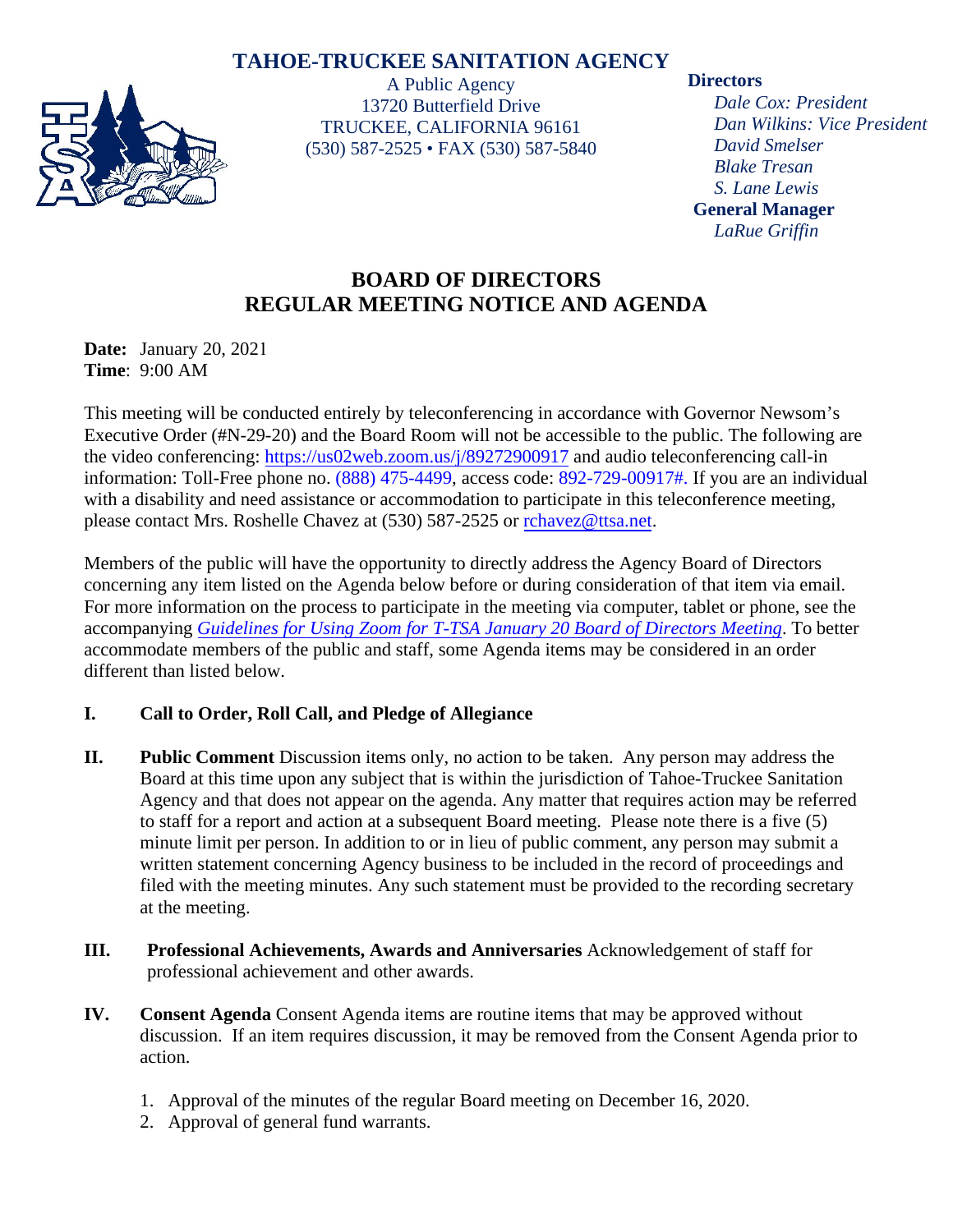- 3. Approval of financial statements.
- 4. Approval of Progress Pay Estimate No. 4 for the 2020 Administration Building Remodel project.

### **V. Regular Agenda**

- 1. Report from December 16, 2020 closed session meeting.
- 2. Presentation from California Special Districts Association (CSDA).
- 3. Presentation from Wilderness Forestry, Inc.
- 4. Approval of updated Annual Performance Evaluation template.
- 5. Approval of the Emergency Family and Medical Leave Act (EFMLA) and Emergency Paid Sick Leave (EPSL) Policy.
- 6. Approval of Resolution No. 1-2021 amending Resolution No. 12-2020 concerning employee benefit changes.
- 7. Approval to solicit bids for the 2021 Plant Painting project.
- 8. Approval to solicit bids for the 2021 Chiller Replacement project.
- 9. Approval of Engagement Letter Addendum from Damore, Hamric & Schneider, Inc.

### **VI. Management Team Report**

- 1. Department Reports.
- 2. General Manager Report.
- **VII. Board of Director Comment** Opportunity for directors to ask questions for clarification, make brief announcements and reports, provide information to staff, request staff to report back on a matter, or direct staff to place a matter on a subsequent agenda.

### **VIII. Adjournment**

Posted and Mailed, 01/14/21

 $\overline{\phantom{a}}$ 

LaRue Griffin Secretary to the Board

In compliance with the Americans with Disabilities Act, if you are a disabled person and you need a disability-related modification or accommodation to participate in this meeting, then please contact Roshelle Chavez at 530-587-2525 or 530- 587-5840 (fax) or email rchavez@ttsa.net. Requests must be made as early as possible, and at least one-full business day before the start of the meeting.

Documents and material relating to an open session agenda item that are provided to the T-TSA Board of Directors less than 72 hours prior to a regular meeting will be available for public inspection and copying at the Agency's office located at 13720 Butterfield Drive, Truckee, CA.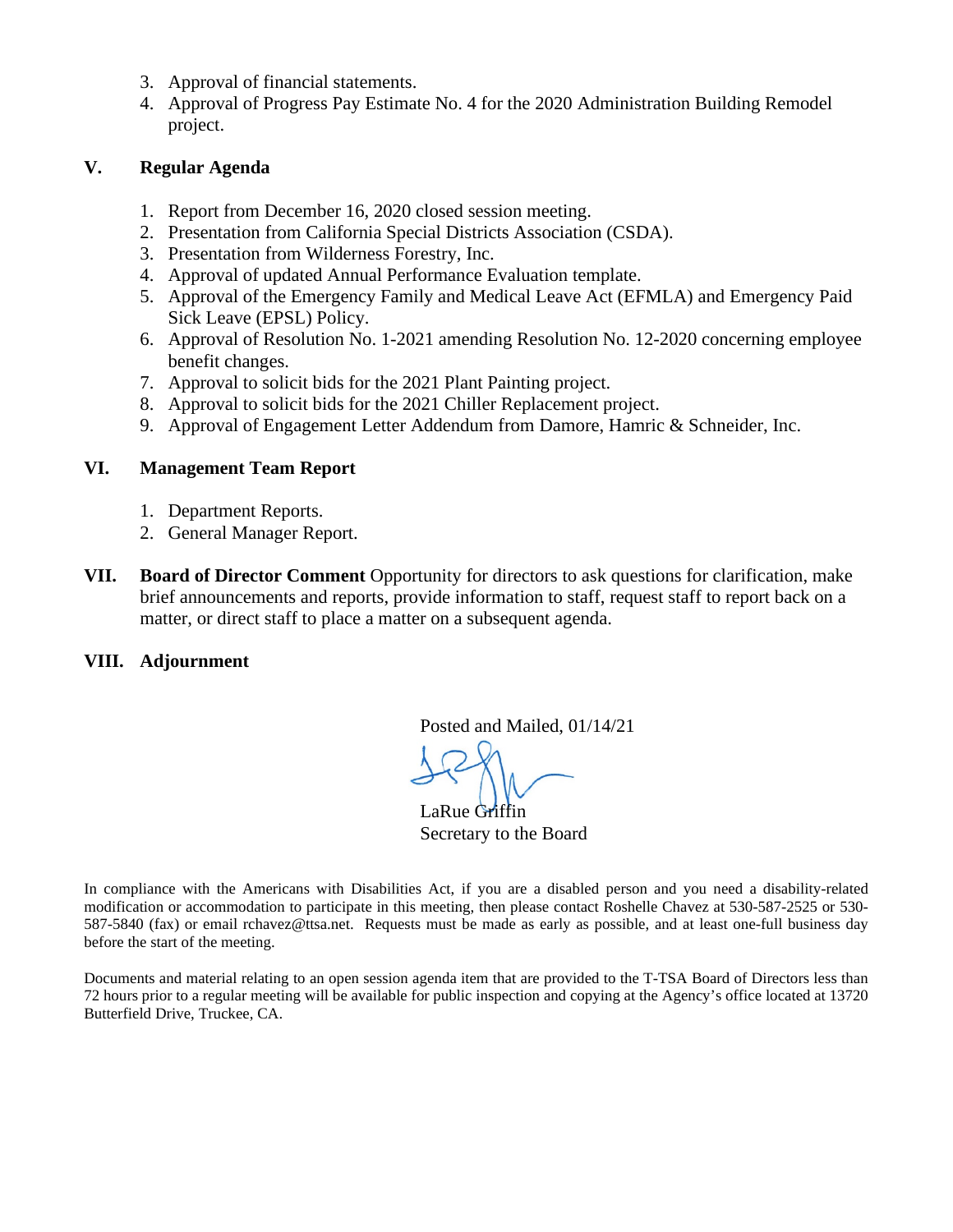## **TAHOE-TRUCKEE SANITATION AGENCY**



A Public Agency 13720 Butterfield Drive TRUCKEE, CALIFORNIA 96161 (530) 587-2525 • FAX (530) 587-5840 **Directors**

*Dale Cox: President Dan Wilkins: Vice President David Smelser Blake Tresan S. Lane Lewis* **General Manager** *LaRue Griffin*

# **Guidelines for Using Zoom Meeting for T-TSA January 20 Board of Directors Meeting**

## **Before the Meeting:**

• Zoom can be used in a web only application, on mobile devices, or as a desktop version. The desktop version is recommended as it has the most functionality. Please use the following link to download the APP:

[https://us02web.zoom.us/webinar/register/WN\\_UwXfHZr8S52TUv0CZGf\\_IQ](https://us02web.zoom.us/webinar/register/WN_UwXfHZr8S52TUv0CZGf_IQ)

## **To Join the Meeting:**

- *Video teleconference*: You can join the meeting via computer, tablet, or phone which will allow greater functionality such as having a name associated with your caller-ID.
	- Join using this link: <https://us02web.zoom.us/j/89272900917> If you do not have a microphone with your video conference, please call in via audio teleconference to as described below.
- *Audio Teleconference*: You may also join the meeting via phone only.
	- Join by calling the following Toll-Free phone number: (888) 475-4499
	- You will then be asked for the Meeting ID: 892-729-00917#

## **Controls:**

- If you are attending the meeting via video teleconference, please utilize the settings tab at the bottom of the screen to control your video. You are encouraged to share your video stream when speaking.
- Mute/Unmute Please keep your audio/telephone on mute, regardless of teleconference method. If needed, the meeting host will also mute/unmute you to keep order for the meeting. You can do this using your phone's controls or using the controls on Zoom.

## **Board Discussion:**

• Board President Cox will chair the meeting. After staff introduces an agenda item, Directors will be given the opportunity to provide comment one-by-one as called on by President Cox.